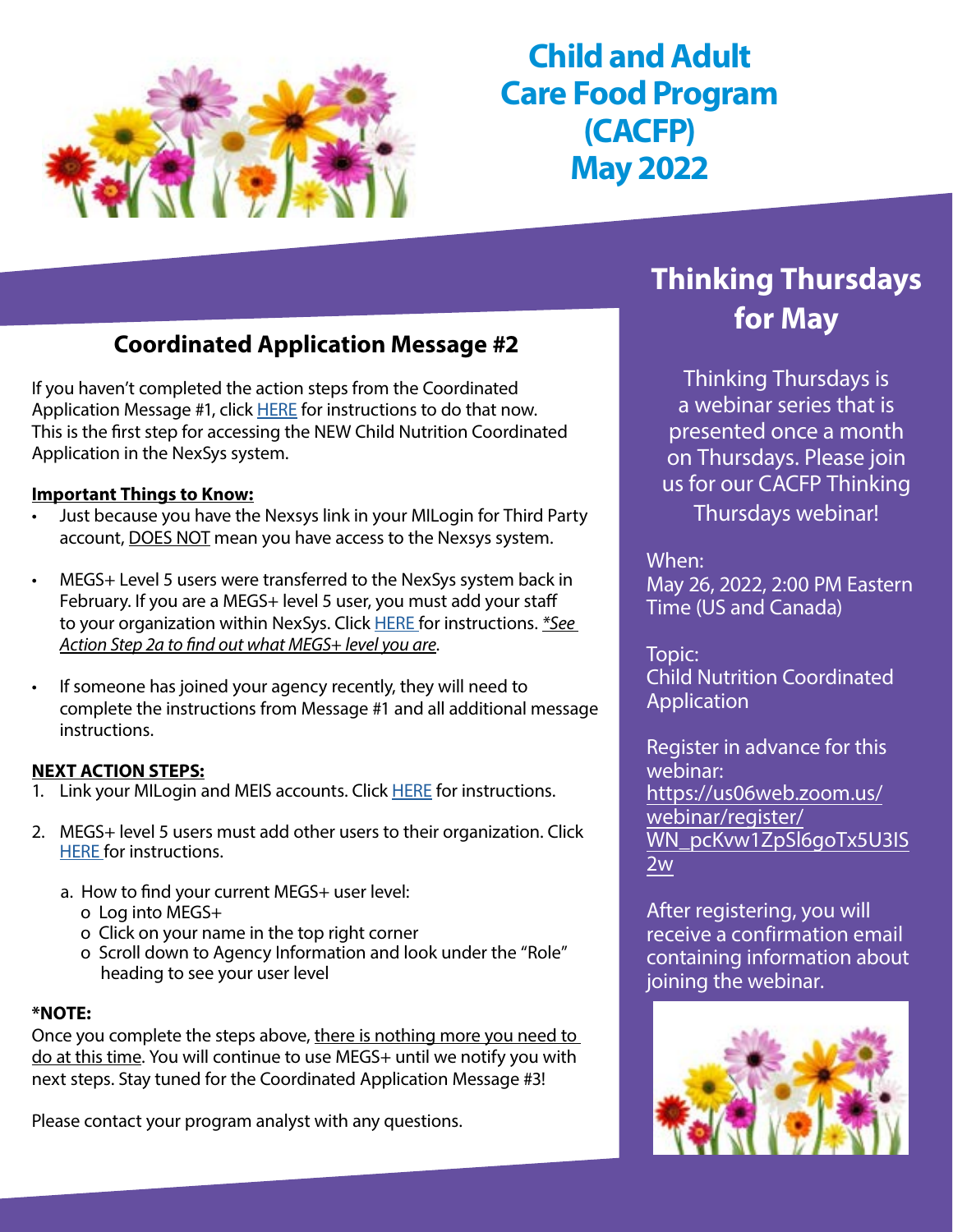Become a Great Start Readiness Program Provider!

Have you considered offering families a free preschool program? By becoming a Great Start Readiness Program



(GSRP) provider, you can offer current and potential families with eligible 4-year-olds a free, high quality preschool experience.

GSRP is funded through the state of Michigan. Funding is awarded to intermediate school districts (ISDs). ISDs operate classrooms directly and/or award funds to local partners, including childcare centers, to provide the program. To become a GSRP provider, your program must be licensed and participate in [Great Start to Quality](https://www.michigan.gov/mde/services/early-learners-and-care/gsrp#:~:text=The%20Great%20Start%20Readiness%20Program%20%28GSRP%29%20is%20Michigan%27s,Michigan%20Department%20of%20Education%2C%20Office%20of%20Great%20Start.) with at least a 3-star rating. Other requirements for GSRPs include qualified staff (teachers with an early childhood education or child development bachelor's degree, associate teachers with a valid preschool Childhood Development Associate, or associate degree) and use of an approved comprehensive curriculum, child assessment tool, and developmental screener. ISDs support training for local programs, provide classroom coaches, and assist with recruitment and enrollment of children.

To learn more about becoming a GSRP provider, contact your local ISD.

## **Training Corner Michigan Nutrition Training Calendar**

The [Michigan Nutrition](https://gcc02.safelinks.protection.outlook.com/?url=https%3A%2F%2Flnks.gd%2Fl%2FeyJhbGciOiJIUzI1NiJ9.eyJidWxsZXRpbl9saW5rX2lkIjoxMDgsInVyaSI6ImJwMjpjbGljayIsImJ1bGxldGluX2lkIjoiMjAyMDAzMTEuMTg1NDI3MjEiLCJ1cmwiOiJodHRwczovL2djYzAxLnNhZmVsaW5rcy5wcm90ZWN0aW9uLm91dGxvb2suY29tLz91cmw9aHR0cHMlM0ElMkYlMkZtZG9lLnN0YXRlLm1pLnVzJTJGZ2F0ZXdheSUyRkF1dGhlbnRpY2F0aW9uJTJGVHJhaW5pbmdDYWxlbmRhciZkYXRhPTAyJTdDMDElN0NCdXNob25nTCU0MG1pY2hpZ2FuLmdvdiU3Q2Y2ZjZjMmY3NmIzYzQ3NjAxZTEyMDhkN2E1YzFkMDNjJTdDZDVmYjcwODczNzc3NDJhZDk2NmE4OTJlZjQ3MjI1ZDElN0MwJTdDMCU3QzYzNzE2MDEyNDE0MjA1ODc2MiZzZGF0YT1WbWZvOG1mbjVUbSUyQll2YjRHMGhWeVpHZE5JR09pcFRUU3pMM0syUDZiRGslM0QmcmVzZXJ2ZWQ9MCJ9.BPy7EsCsQa7ZwzK1_5B_WzMPmjhA5ZPycp0emyyFKEw%2Fbr%2F75967648860-l&data=04%7C01%7CGalbaviT%40michigan.gov%7C67a036a8697f4647d07f08da1f0c3772%7Cd5fb7087377742ad966a892ef47225d1%7C0%7C0%7C637856435005091329%7CUnknown%7CTWFpbGZsb3d8eyJWIjoiMC4wLjAwMDAiLCJQIjoiV2luMzIiLCJBTiI6Ik1haWwiLCJXVCI6Mn0%3D%7C3000&sdata=Gi8OLzcxiihrx%2F%2FVzspbOSI0XCGimPnz8kgGLNhNFWo%3D&reserved=0) Training Calendar is a one-stop-shop calendar that lists child nutrition trainings across the state. The more trainings listed, the better the calendar will be for our Child Nutrition Programs! During this time of necessary social distancing, it is important for the field to have access to the many virtual trainings available to help them continue to do their jobs. If you are offering an online/virtual training and would like to have your training included on this calendar, please fill out [and submit this questionnaire: I want my training added to the Michigan Nutrition](https://gcc02.safelinks.protection.outlook.com/?url=https%3A%2F%2Fmdoe.state.mi.us%2Fgems%2Fpublic%2FQuestionnaireHome.aspx%3Fcode%3Di4a9scdr&data=04%7C01%7CGalbaviT%40michigan.gov%7C8664cd74ade446971ff708d91158f550%7Cd5fb7087377742ad966a892ef47225d1%7C0%7C1%7C637559896059095636%7CUnknown%7CTWFpbGZsb3d8eyJWIjoiMC4wLjAwMDAiLCJQIjoiV2luMzIiLCJBTiI6Ik1haWwiLCJXVCI6Mn0%3D%7C1000&sdata=8PAAAKLrlo1m9xIxD3pSck%2FkyjWyk2oZ%2BmKMhqUL4qU%3D&reserved=0)  Training Calendar. Be sure to fill out ALL of the information, including entering "NA" or "Not Applicable" if the question does not apply. Trainings cannot be added to the calendar without the complete information.



If you have questions, contact [MDE-MINutritionTraining@michigan.gov.](mailto:MDE-MINutritionTraining@michigan.gov)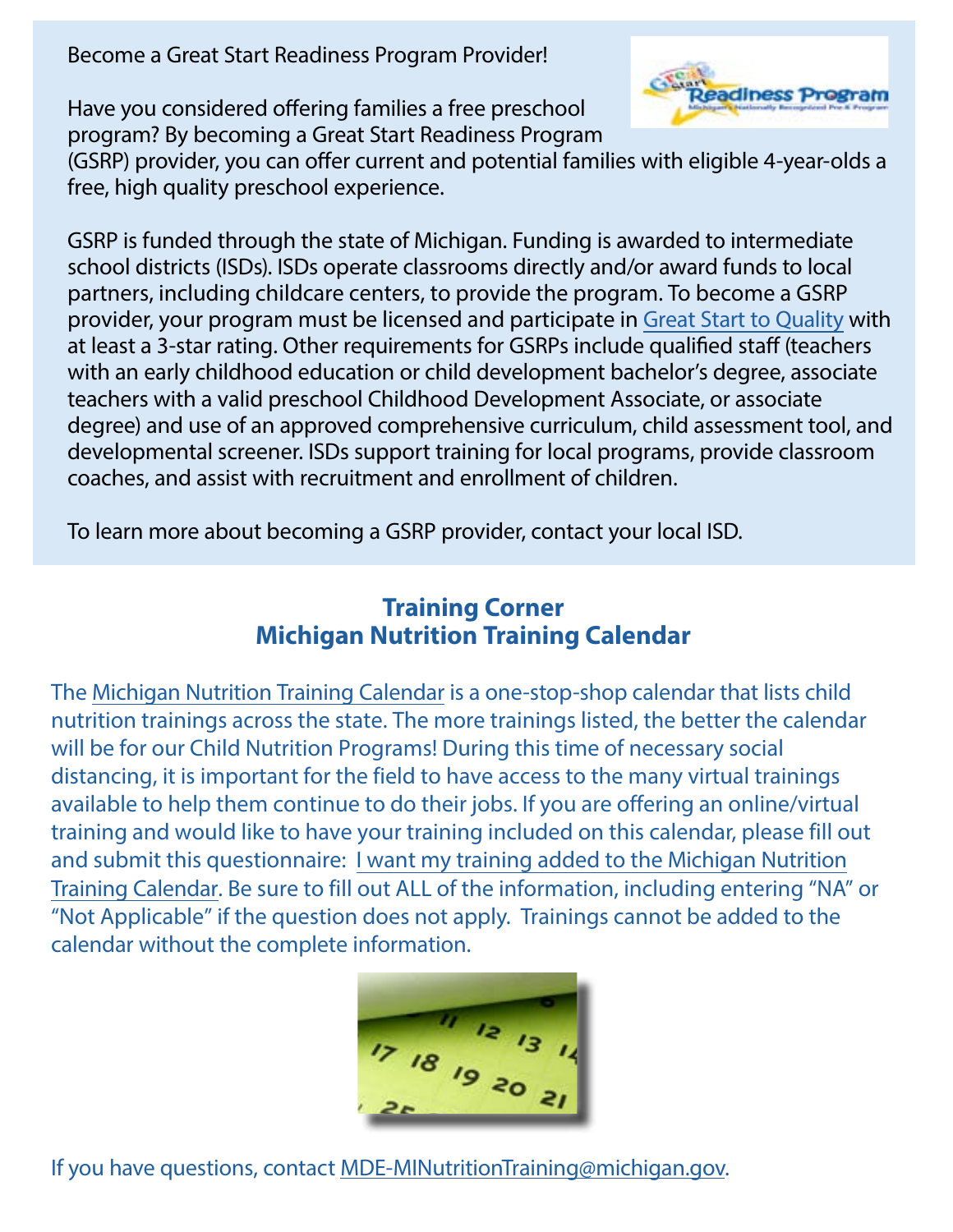United States Department of Agriculture's (USDA) Team Nutrition initiative is excited to announce the availability of its Let's Make a Snack! Child and Adult Care Food Program Snack [Menu Planner for Children 3 Through 18 Years of Age](https://gcc02.safelinks.protection.outlook.com/?url=https%3A%2F%2Fwww.fns.usda.gov%2Ftn%2Flets-make-snack&data=04%7C01%7Cgalbavit%40michigan.gov%7C37bb293cc8cd42f8dca508da1ee8dd6a%7Cd5fb7087377742ad966a892ef47225d1%7C0%7C0%7C637856282737895504%7CUnknown%7CTWFpbGZsb3d8eyJWIjoiMC4wLjAwMDAiLCJQIjoiV2luMzIiLCJBTiI6Ik1haWwiLCJXVCI6Mn0%3D%7C3000&sdata=ZCU9f3sPx4RnGd6AItoxSbIRN37gU13AK7rqlp%2FWnxg%3D&reserved=0). This menu planner is an excellent training resource for CACFP operators and covers creditable and non-creditable foods at snack, interactive snack meal planning activities, sample snack menus, and 20 easy snack recipes:

- Apples and Almond Butter
- Baked Carrot Fries with Yogurt-Sunflower Seed Butter Dip
- Caprese Bruschetta
- Cheesy Bean Tostada
- Chicken and Cheese Snack Cup with Grapes
- Corny Salsa with Tortilla Chips
- Curried Chicken Wraps
- Deli Bento Box
- Dried Fruit and Cereal Snack Mix
- Fresh Veggie Wraps
- Fruited Chicken Salad with Crackers
- Herb Bagel Bites
- Mini Egg Salad Sandwiches
- Mini Graham Crackers and Berry Nut Butter
- Parmesan Zucchini Chips
- Peach and Yogurt Smoothies
- Savory Yogurt-Hummus Dip with Veggies
- Toasted Pita Wedges and Fruit Dip
- Tuna Salad and Apples Slices
- Very Berry Parfaits

Photographs of the prepared recipes are available on USDA's Flickr account in the [Team Nutrition](https://gcc02.safelinks.protection.outlook.com/?url=https%3A%2F%2Fwww.flickr.com%2Fphotos%2Fusdagov%2Fsets%2F72157720123421098%2F&data=04%7C01%7Cgalbavit%40michigan.gov%7C37bb293cc8cd42f8dca508da1ee8dd6a%7Cd5fb7087377742ad966a892ef47225d1%7C0%7C0%7C637856282737895504%7CUnknown%7CTWFpbGZsb3d8eyJWIjoiMC4wLjAwMDAiLCJQIjoiV2luMzIiLCJBTiI6Ik1haWwiLCJXVCI6Mn0%3D%7C3000&sdata=cqIoOTtDpyWCwlRUGS%2BlPq9ZfD8HbevdZ8xpQ89kOG0%3D&reserved=0)  [photo collection.](https://gcc02.safelinks.protection.outlook.com/?url=https%3A%2F%2Fwww.flickr.com%2Fphotos%2Fusdagov%2Fsets%2F72157720123421098%2F&data=04%7C01%7Cgalbavit%40michigan.gov%7C37bb293cc8cd42f8dca508da1ee8dd6a%7Cd5fb7087377742ad966a892ef47225d1%7C0%7C0%7C637856282737895504%7CUnknown%7CTWFpbGZsb3d8eyJWIjoiMC4wLjAwMDAiLCJQIjoiV2luMzIiLCJBTiI6Ik1haWwiLCJXVCI6Mn0%3D%7C3000&sdata=cqIoOTtDpyWCwlRUGS%2BlPq9ZfD8HbevdZ8xpQ89kOG0%3D&reserved=0) These images can be used by State agencies and sponsoring organizations to communicate information about the availability of the recipes. Team Nutrition is working to release a Spanish language version of this menu planner in Summer 2022.

# **[Michigan Farm to Early Care and Education Network](https://www.canr.msu.edu/michigan-farm-to-ece-network)**

Save the date:

The Michigan Farm to Early Care and Education Network is hostin[g "Shaping Healthy Habits for](https://www.canr.msu.edu/events/shaping-healthy-habits-for-life-a-panel-discussion-on-gardening)  Life: [A Panel Discussion on Gardening"](https://www.canr.msu.edu/events/shaping-healthy-habits-for-life-a-panel-discussion-on-gardening) on Tuesday, May 10, 2022, from 5:30-7:00 p.m.

Join the Michigan Farm to Early Care and Education Network for an interactive panel discussion of early childcare professionals who will share their experiences integrating gardening into their ECE program as well as insights into their successes, challenges, and practical advice to others who wish to establish or expand their garden initiative.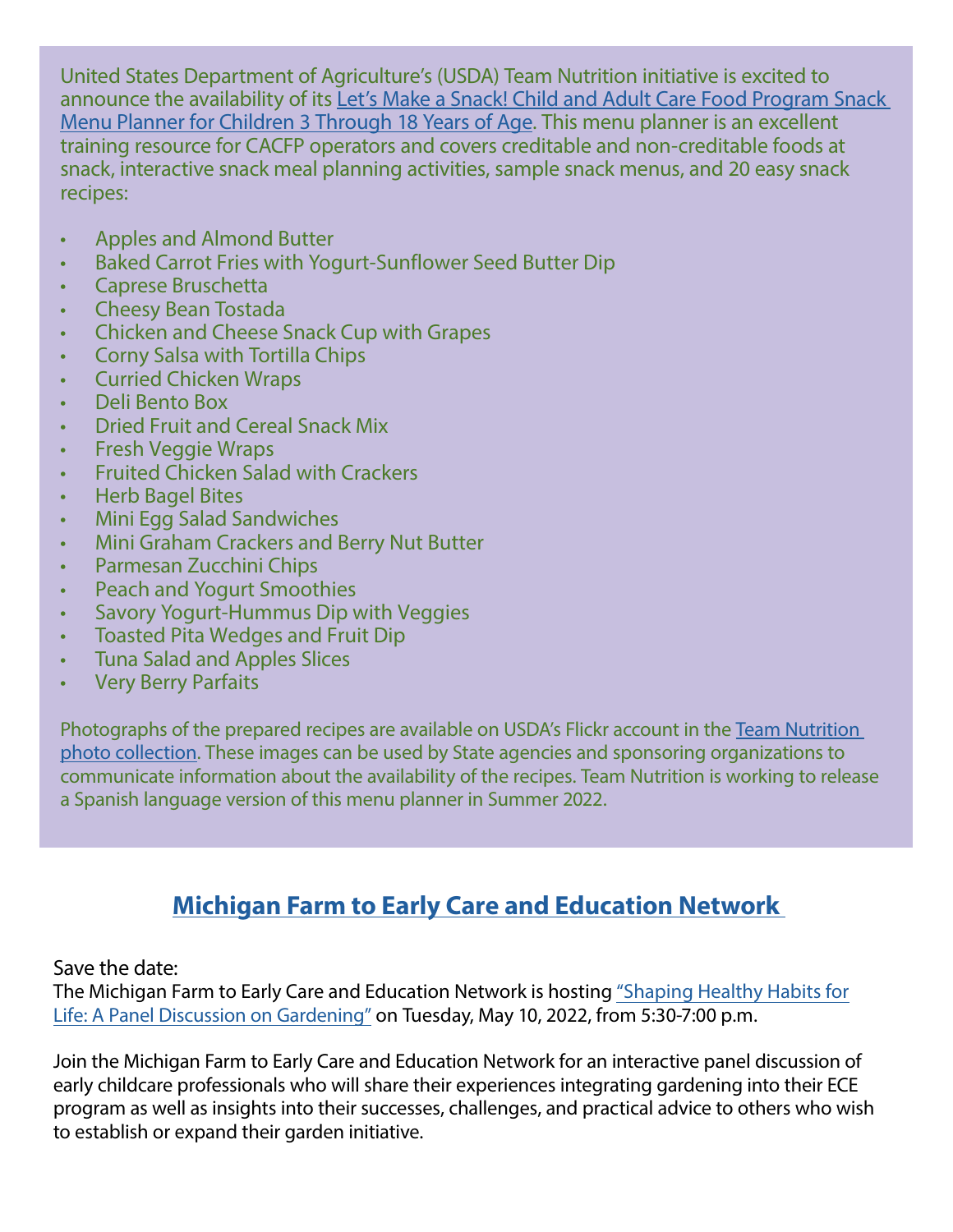### **Growing a Healthier Future with CACFP**

Growing a Healthier Future with CACFP worksheets from Team Nutrition can be used to empower CACFP providers and operators with the knowledge, skills, and expertise to implement CACFP meal pattern requirements.

#### **[Download the Resource](https://gcc02.safelinks.protection.outlook.com/?url=https%3A%2F%2Fr20.rs6.net%2Ftn.jsp%3Ff%3D001R-VoiLIkqxFotDxUanQElRomTIwc46cHtOwVhOuIqkUDnbJ0YNnoADCj-D6MSChiJ6tyUEED_wboNoAml0_QiHfnH7e6YjqlVm4bjiRBWR3A2jhmz6lGz6cRDzwkmXMK-nwsJklDd_v2_d34Be9IOey4jnxv6vrUk3shSxcLu2fGtC2QoX646tjEksUldGsJ8faLoStqUUV_CtSdVMEgr91amZWjlq7D%26c%3D_uldR28AClnF0BfyvSMNDmSdbUQQqhKtpp2F_tp3wtXpNAom3nRkMg%3D%3D%26ch%3D_he9CNwMMbteY6PE8Uykjw5O95CVOU_vqPBwgk76CPvwN0i1g4bJOA%3D%3D&data=04%7C01%7Cgalbavit%40michigan.gov%7C65d1281831aa4720efd608da18a07f80%7Cd5fb7087377742ad966a892ef47225d1%7C0%7C0%7C637849374852530124%7CUnknown%7CTWFpbGZsb3d8eyJWIjoiMC4wLjAwMDAiLCJQIjoiV2luMzIiLCJBTiI6Ik1haWwiLCJXVCI6Mn0%3D%7C3000&sdata=wenjRB8hY04si6cEcVjmZ1k%2BJMvISxAMaGwLpjSJSjE%3D&reserved=0)**





#### **Fruit & Veggie Flash Cards**

Download the colorful flashcards to introduce young minds to fruits and vegetables, or teach them something new about the ones they've tried before.

#### **[Get the Resource](https://gcc02.safelinks.protection.outlook.com/?url=https%3A%2F%2Fr20.rs6.net%2Ftn.jsp%3Ff%3D001n2xEjqOyssA-fODrhJHj_pbzaJpNb7l6sYtOn9S9KDRQHdc8roAELEaE5xWDfx5zmDMStRdGk0NrNzj89IXnC8iS9Aam_tiMo2xNO9xBSuksus5eTiPpnIXuNciIsMkTlXtl2I-hn07rOnYxoXeNYFJubrZzCqxB0xk28NfMwSsD9jC4P4Yi0eAT18zHSkKtgs2Ewjpz4j67QGGX1sTDgw%3D%3D%26c%3DO16mI3Yg03fqSbGzmyWM7iSlaksYBUuN3F9vnWNOhCPuQZuM3rlQEg%3D%3D%26ch%3DsWb2bJfDrnbUyPwxQcMCbUl9aR5FWa6DejpZRNt0PO_oENkesGCDKg%3D%3D&data=04%7C01%7Cgalbavit%40michigan.gov%7Ce1d7d5ebb42d43f1ee4008da170e39a1%7Cd5fb7087377742ad966a892ef47225d1%7C0%7C0%7C637847647109443984%7CUnknown%7CTWFpbGZsb3d8eyJWIjoiMC4wLjAwMDAiLCJQIjoiV2luMzIiLCJBTiI6Ik1haWwiLCJXVCI6Mn0%3D%7C3000&sdata=7HJIBU3opFYqeFKSt%2Bxd%2BVzvKhvLHG9CjuFTCjlB0Xk%3D&reserved=0)**

### **Buyer's Guide**

Get resources from child nutrition and community organizations, find easy-to-order food and supplies, and learn about companies that can provide solutions to your CACFP and Summer Food Service Program operations.

#### **[Buyer's Guide](https://gcc02.safelinks.protection.outlook.com/?url=https%3A%2F%2Fr20.rs6.net%2Ftn.jsp%3Ff%3D001cR8sp8d65J6UGufHojJ2uLvfgKVBGfapn4iaS6U-iGHb7kJRFDBb7GrLvg_2Abn3FjzdGS4dRNio2gUdYNcsnXkxo7Pa-f1LCTceyZGb-3vaTMET-oo8jm2bMRcpcTBDFOI1ukqZkqts1WetVXsYxgSMDMkV8iWv%26c%3D1iR-2knp1j5tO0bf_e7eWa-KBRFd4stmjORW2rFWSA6I8pxLebB2lQ%3D%3D%26ch%3D7fDxCKh0pcqq1xWA4c4raJrBVCPvBOaEouqHRXkLpRBwkZJ6e0oCIQ%3D%3D&data=04%7C01%7Cgalbavit%40michigan.gov%7C0b4e7d0e28e74809af7108da1c8fc767%7Cd5fb7087377742ad966a892ef47225d1%7C0%7C0%7C637853701101235085%7CUnknown%7CTWFpbGZsb3d8eyJWIjoiMC4wLjAwMDAiLCJQIjoiV2luMzIiLCJBTiI6Ik1haWwiLCJXVCI6Mn0%3D%7C3000&sdata=j9s4h8VHgKDLL8pj7Lr7ePy2K1v5PHM9LvCYGvRMP9M%3D&reserved=0)**





#### **Cooking With Kids**

[Team Nutrition Cooks!](https://www.fns.usda.gov/tn/cooks) is a series of cooking-based nutrition activities for outof-school and afterschool programs, for children around ages 8 to 12 years old.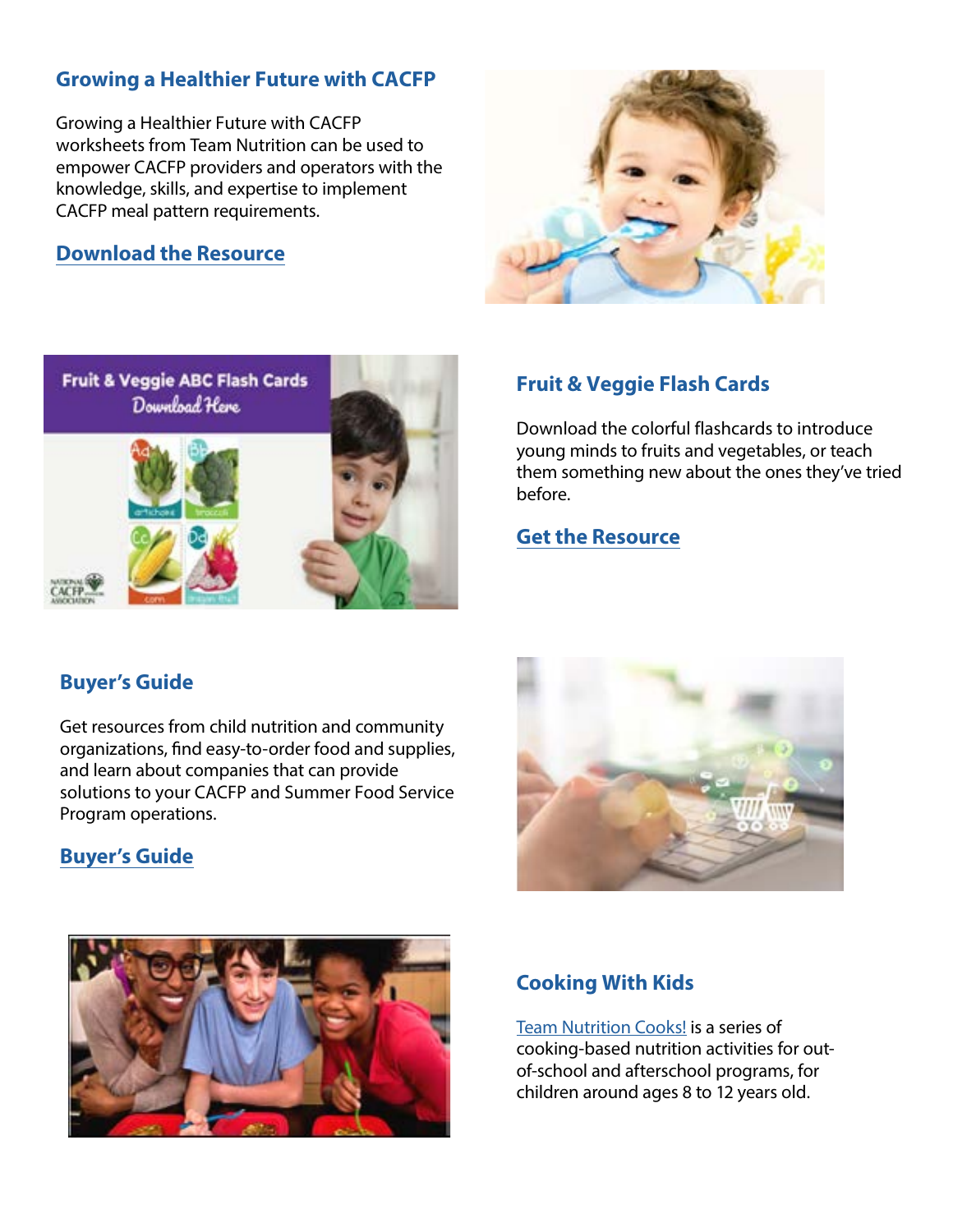Team Nutrition has just released the updated *[Crediting Handbook for the CACFP](https://gcc02.safelinks.protection.outlook.com/?url=https%3A%2F%2Fwww.fns.usda.gov%2Ftn%2Fcrediting-handbook-child-and-adult-care-food-program&data=05%7C01%7Cgalbavit%40michigan.gov%7Cd0aebb30880e492035f408da23001a9d%7Cd5fb7087377742ad966a892ef47225d1%7C0%7C0%7C637860780595689783%7CUnknown%7CTWFpbGZsb3d8eyJWIjoiMC4wLjAwMDAiLCJQIjoiV2luMzIiLCJBTiI6Ik1haWwiLCJXVCI6Mn0%3D%7C3000%7C%7C%7C&sdata=nP5RUGWZK3m5KOwxCpFVUGxlHn1Gm2S%2BSjBM1QYrAGg%3D&reserved=0)*. This updated resource is an important supplemental companion to the Food Buying Guide for CACFP operators for crediting and meal planning. The resource supports CACFP nutrition professionals in ensuring they have the knowledge, training, and tools they need to successfully operate the CACFP. The handbook provides information on the CACFP meal patterns, crediting guidance for each meal component, a Crediting in Action section to practice crediting skills, and a list of helpful resources. Major revisions include the transition to crediting grains in ounce equivalents instead of grains/breads servings, which went into effect on October 1, 2021.

Stay tuned!

- Printed copies will be available for ordering from Team Nutrition in the Fall.
- The online Spanish-version will be available later this year.

### **Is it a Grain-Based Dessert? Perception Counts!**

While there is no specific amount of sugar, fat, or other nutrient limit set by the USDA to qualify a grainbased food item as a dessert, how a food item is perceived plays a role in determining if an item is a grain-based dessert. Before adding an item to your menu, consider whether the food is commonly thought of as a dessert or sweet treat, especially by a toddler or preschooler. If the item is seen as a dessert or sweet treat, choose a healthier grain option instead.

Things to ask yourself when selecting grain food items for your menu. If the answer is yes, the item does not count.

1. Does the food item contain:

- Chocolate or other flavored chips? (white, caramel, strawberry, etc.)
- Candy pieces?
- Jam, fruit puree, or custard fillings?
- Marshmallows?

#### 2. Is the food item:

- Dessert flavored? (chocolate, caramel, butterscotch, etc.)
- Coated with dessert flavored coatings or toppings? (cocoa, caramel, cinnamon- sugar, powdered sugar, glazes, etc.)
- Iced or frosted?
- Covered with sprinkles, jimmies, or other sweet garnishes?

#### 3. Is the item:

- Shaped like a cookie? Look like a cookie?
- An unfrosted piece of cake or a cupcake?
- A breakfast, cereal, or granola bar? (store-bought or homemade)
- A sweet pie, pastry, or turnover?
- 4. Is the item packaged as a sweet treat?
	- Sweetened and/or dessert-flavored cereal snack food?
	- Trail mix with sweetened cereal and/or candy pieces?
	- Found in the snack aisle of the grocery store?
	- Does it look like it came from a vending machine?